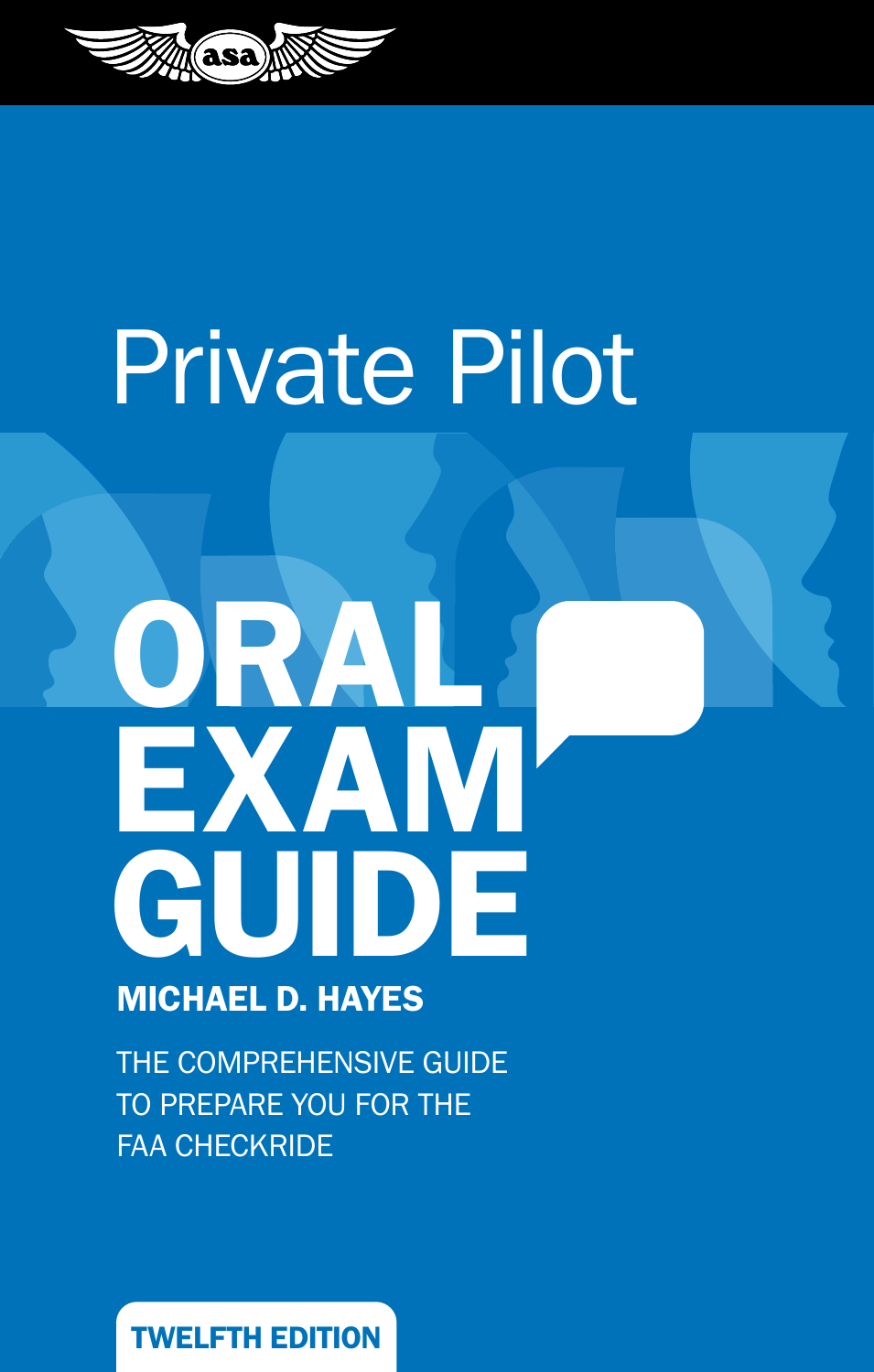## **Private** Pilot ORAL EXAM GUIDE

### MICHAEL D. HAYES

### TWELFTH EDITION

THE COMPREHENSIVE GUIDE TO PREPARE YOU FOR THE FAA CHECKRIDE



AVIATION SUPPLIES & ACADEMICS NEWCASTLE, WASHINGTON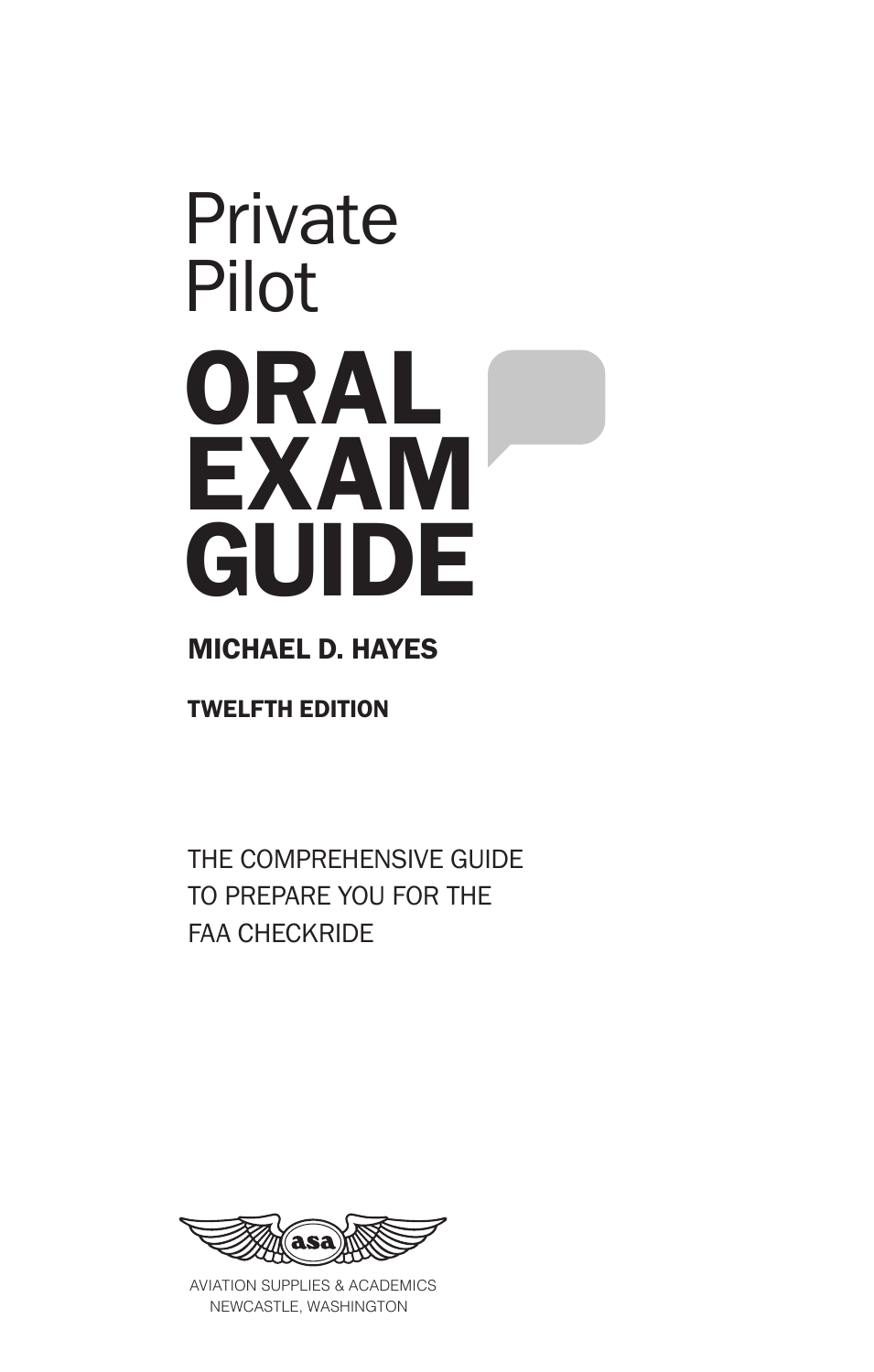*Private Pilot Oral Exam Guide* Twelfth Edition by Michael D. Hayes

Aviation Supplies & Academics, Inc. 7005 132nd Place SE Newcastle, Washington 98059 asa@asa2fly.com | 425-235-1500 | asa2fly.com

© 1992–2020 Aviation Supplies & Academics, Inc. Twelfth Edition published 2020.

See the ASA website at **asa2fly.com/reader/OEGP** for the "Reader Resources" page containing additional information and updates relating to this book.

All Rights Reserved. No part of this publication may be reproduced, stored in a retrieval system, or transmitted in any form or by any means, electronic, mechanical, photocopy, recording, or otherwise, without the prior written permission of the copyright holder. While every precaution has been taken in the preparation of this book, the publisher and Michael D. Hayes assume no responsibility for damages resulting from the use of the information contained herein.

None of the material in this book supersedes any operational documents or procedures issued by the Federal Aviation Administration, aircraft and avionics manufacturers, flight schools, or the operators of aircraft.

#### ASA-OEG-P12

ISBN 978-1-64425-015-0

*Additional formats available:*

Kindle ISBN 978-1-64425-017-4 eBook ePub ISBN 978-1-64425-016-7 eBook PDF ISBN 978-1-64425-018-1

Printed in the United States of America 2024 2023 2022 2021 2020 9 8 7 6 5 4 3 2 1

*Library of Congress Cataloging-in-Publication Data:*

Names: Hayes, Michael D., author.

Title: Private pilot oral exam guide : the comprehensive guide to prepare you for the FAA checkride / Michael D. Hayes.

Other titles: Private oral exam guide.

Description: Twelfth edition. | Newcastle, Washington : Aviation Supplies & Academics, Inc., 2020. | "ASA-OEG-P12"—Title page verso.

Identifiers: LCCN 2020033029 (print) | LCCN 2020033030 (ebook) | ISBN 9781644250150 (trade paperback) | ISBN 9781644250167 (epub) | ISBN 9781644250174 (kindle edition) | ISBN 9781644250181 (pdf)

Subjects: LCSH: United States. Federal Aviation Administration—Examinations—Study guides. | Aeronautics—Examinations, questions, etc. | Private flying—Examinations, questions, etc. | Private flying—Examinations—Study guides. | Airplanes—Piloting—Examinations, questions, etc. | Oral examinations. | LCGFT: Examinations. | Study guides.

Classification:LCC TL546.5 .H33 2020 (print) | LCC TL546.5 (ebook) | DDC 629.132/5217076—dc23

LC record available at https://lccn.loc.gov/2020033029

LC ebook record available at https://lccn.loc.gov/2020033030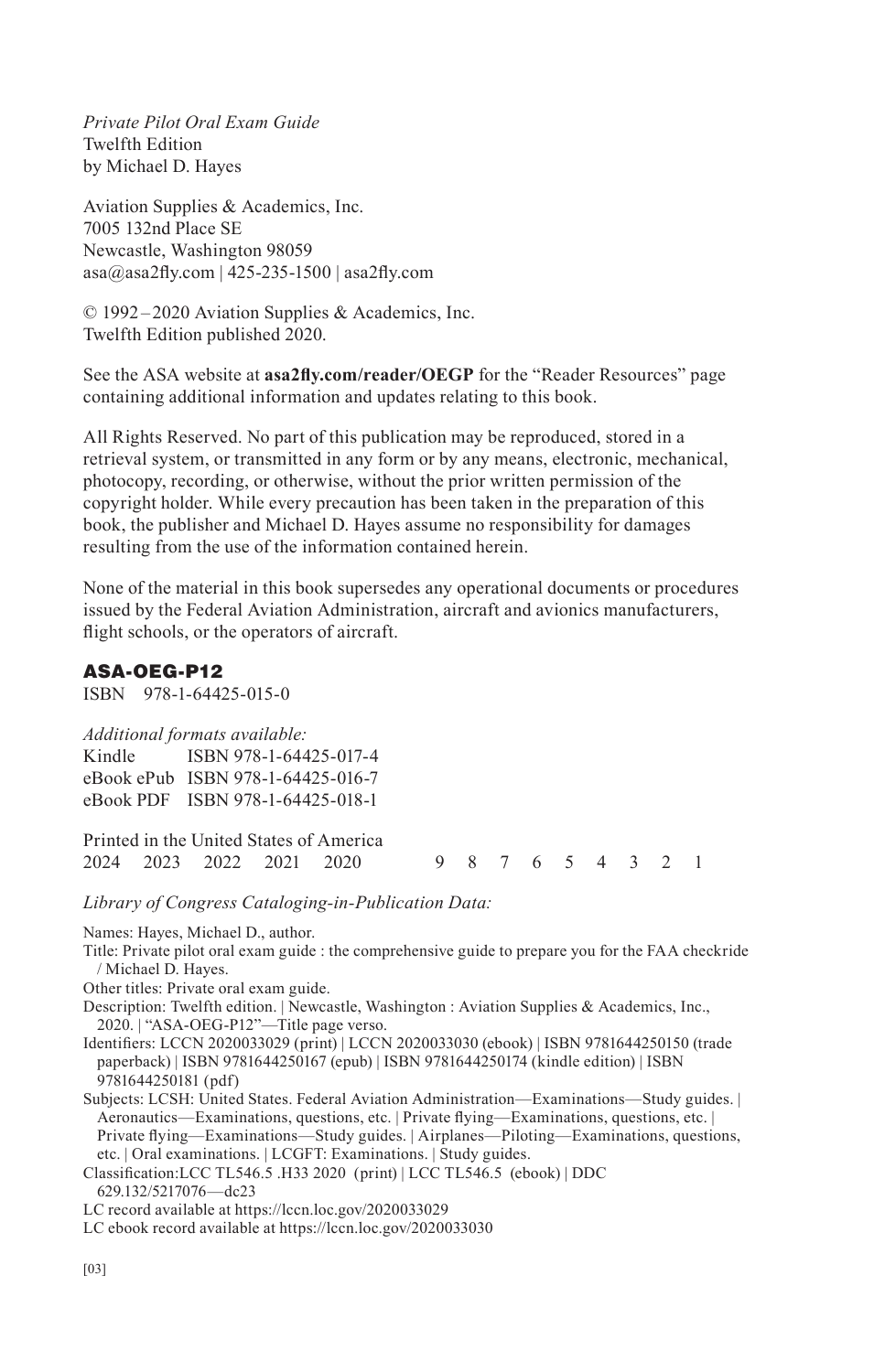### **Contents**

| 1.                  | <b>Pilot Qualifications</b>                                                    |
|---------------------|--------------------------------------------------------------------------------|
| $\overline{2}$      | <b>Airworthiness Requirements</b>                                              |
| 3                   | <b>Weather Information</b><br>C. Aviation Weather Reports and Observations3-14 |
| $\overline{4}$<br>5 | <b>Performance and Limitations</b><br><b>Operation of Systems</b>              |
|                     |                                                                                |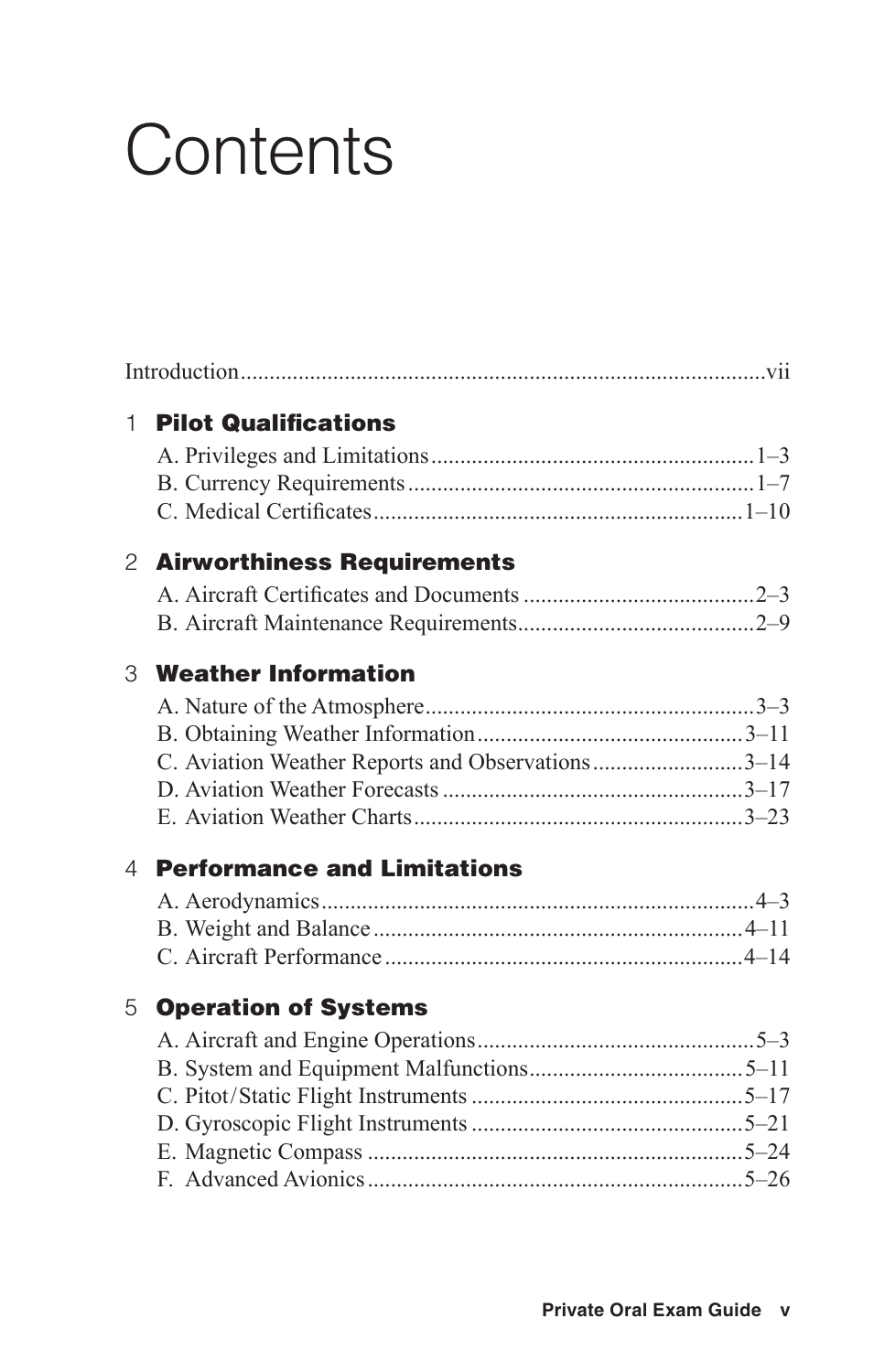### 6 Cross-Country Flight Planning

### 7 Night Operations

### 8 Human Factors

### 9 Scenario-Based Training

Appendix 1 Maneuvers Table

|  | <b>Appendix 2</b> Applicant's Practical Test Checklist |  |
|--|--------------------------------------------------------|--|
|--|--------------------------------------------------------|--|

Appendix 3 Operations of Aircraft Without/With an MEL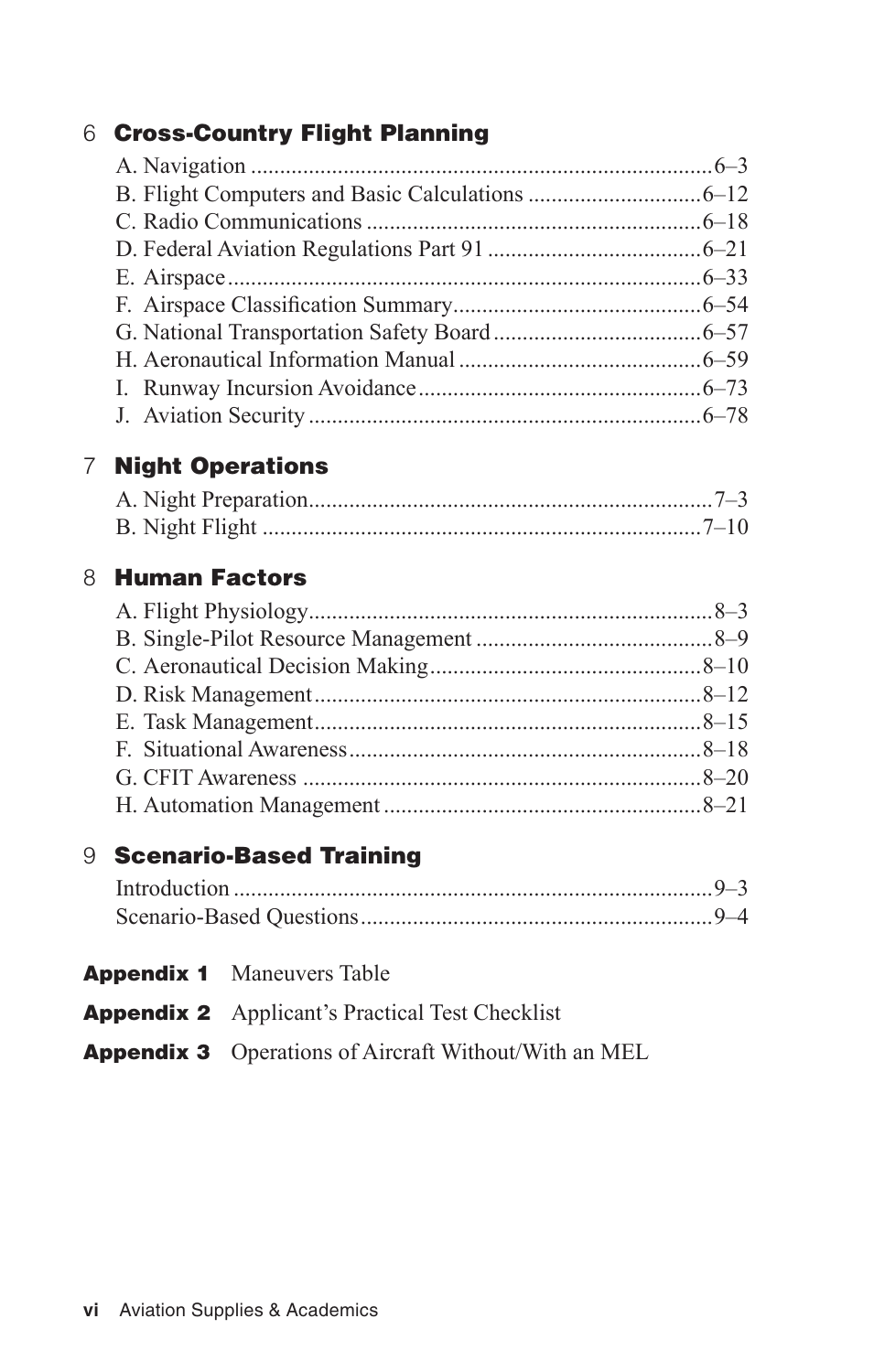### Introduction

The *Private Oral Exam Guide* is a comprehensive guide designed for student pilots who are involved in training for the Private Pilot Certificate. This guide was originally designed for use in a Part 141 flight school but has quickly become popular with those training under Part 61 and are not affiliated with an FAA-approved school. The guide will also prove beneficial to private pilots who wish to refresh their knowledge or who are preparing for a flight review.

The Private Pilot Airplane Airman Certification Standards (FAA-S-ACS-6) specifies the areas in which knowledge must be demonstrated by the applicant before a pilot certificate or rating can be issued. The *Private Oral Exam Guide* has been designed to evaluate a pilot's knowledge of those areas. This guide contains questions and answers organized into eight main divisions which represent those areas of knowledge required for the practical test. Check the ASA website (**asa2fly.com** and dedicated Reader Resource page for this book **asa2fly.com/reader/oegp**) periodically for downloadable Updates, which are created whenever changes occur in FAA regulations and procedures affecting this book; future Updates may also contain additional study material and new FAA information regarding the Private Pilot checkride.

At any time during the practical test, an FAA examiner may ask questions pertaining to any of the subject areas within these divisions. In addition, Chapter 9 provides scenario-based questions which often test multiple subjects or areas. Through very intensive post-private pilot checkride debriefings, we have provided you with the most consistent questions asked along with the information necessary for a knowledgeable response. The guide may be supplemented with other comprehensive study materials as noted in parentheses after each question. For example: (FAA-H-8083-3). The abbreviations for these materials and their titles are listed below. Be sure to use the latest revision of these references when reviewing for the test.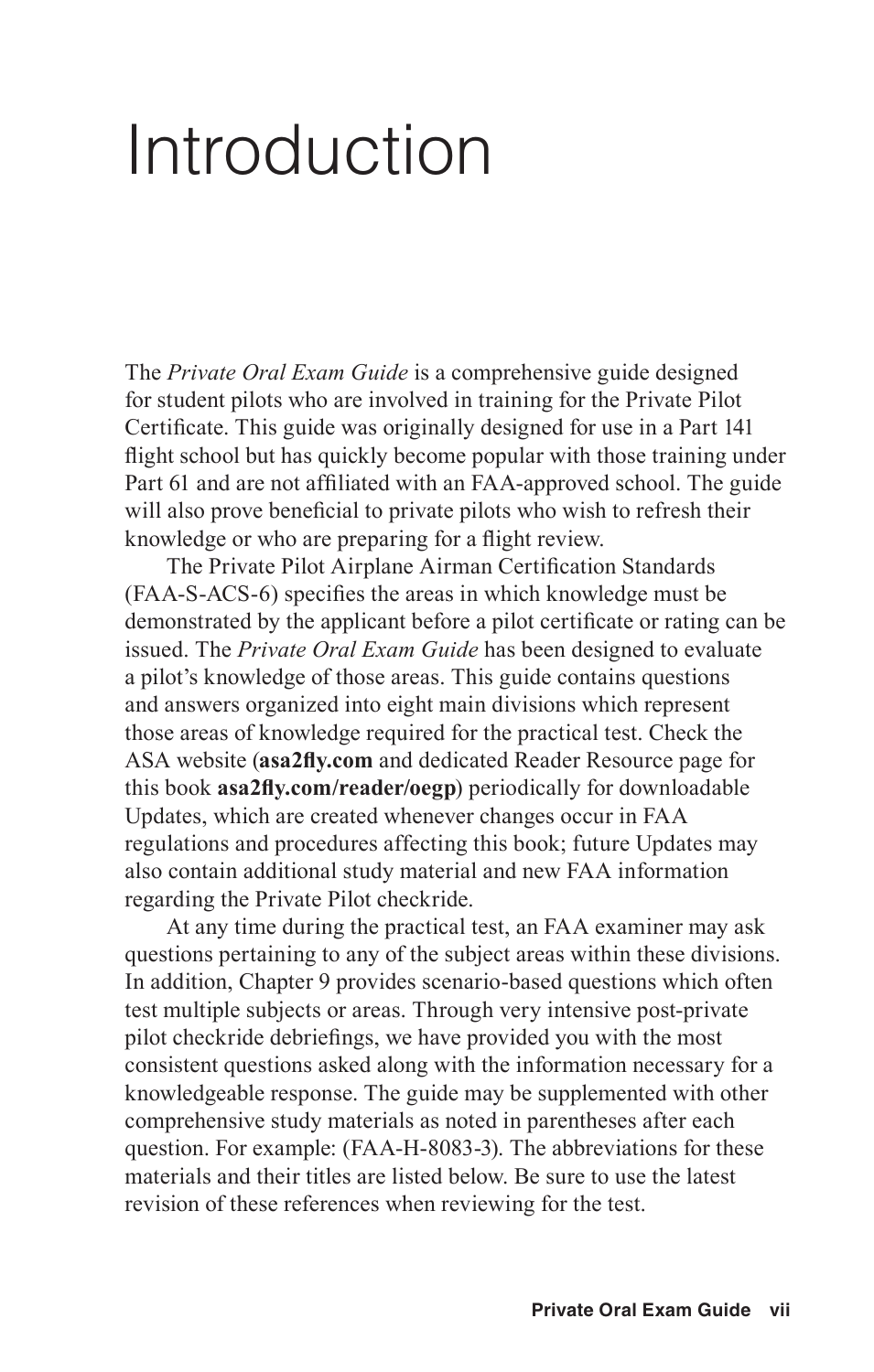| 14 CFR Part 1   | Definitions and Abbreviations                                                                 |
|-----------------|-----------------------------------------------------------------------------------------------|
| 14 CFR Part 21  | Certification Procedures for Products and Articles                                            |
| 14 CFR Part 23  | Airworthiness Standards: Normal, Utility,<br>Acrobatic, and Commuter Category Airplanes       |
| 14 CFR Part 43  | Maintenance, Preventive Maintenance, Rebuilding,<br>and Alteration                            |
| 14 CFR Part 45  | Identification and Registration Marking                                                       |
| 14 CFR Part 47  | <b>Aircraft Registration</b>                                                                  |
| 14 CFR Part 61  | Certification: Pilots, Flight Instructors, and Ground<br><b>Instructors</b>                   |
| 14 CFR Part 68  | Requirements for Operating Certain Small Aircraft<br>Without a Medical Certificate            |
| 14 CFR Part 91  | General Operating and Flight Rules                                                            |
| 14 CFR Part 93  | Special Air Traffic Rules                                                                     |
| 14 CFR Part 107 | Small Unmanned Aircraft Systems                                                               |
| NTSB Part 830   | Notification and Reporting of Aircraft Accidents<br>and Incidents                             |
| $AC$ 00-6       | <b>Aviation Weather</b>                                                                       |
| $AC$ 00-24      | Thunderstorms                                                                                 |
| $AC$ 00-45      | <b>Aviation Weather Services</b>                                                              |
| $AC$ 00-46      | <b>Aviation Safety Reporting Program</b>                                                      |
| $AC$ 00-54      | Pilot Windshear Guide                                                                         |
| AC 20-105       | Reciprocating Engine Power-Loss Accident<br>Prevention and Monitoring                         |
| AC 21-40        | Guide For Obtaining a Supplemental Type<br>Certificate                                        |
| AC 39-7         | Airworthiness Directives                                                                      |
| AC 43-12        | Preventive Maintenance                                                                        |
| AC 60-6         | Airplane Flight Manuals (AFM), Approved Manual<br>Materials, Markings, and Placards-Airplanes |
| AC 60-22        | <b>Aeronautical Decision Making</b>                                                           |
| AC 61-67        | Stall and Spin Awareness Training                                                             |
| AC 61-134       | General Aviation Controlled Flight into Terrain<br>Awareness                                  |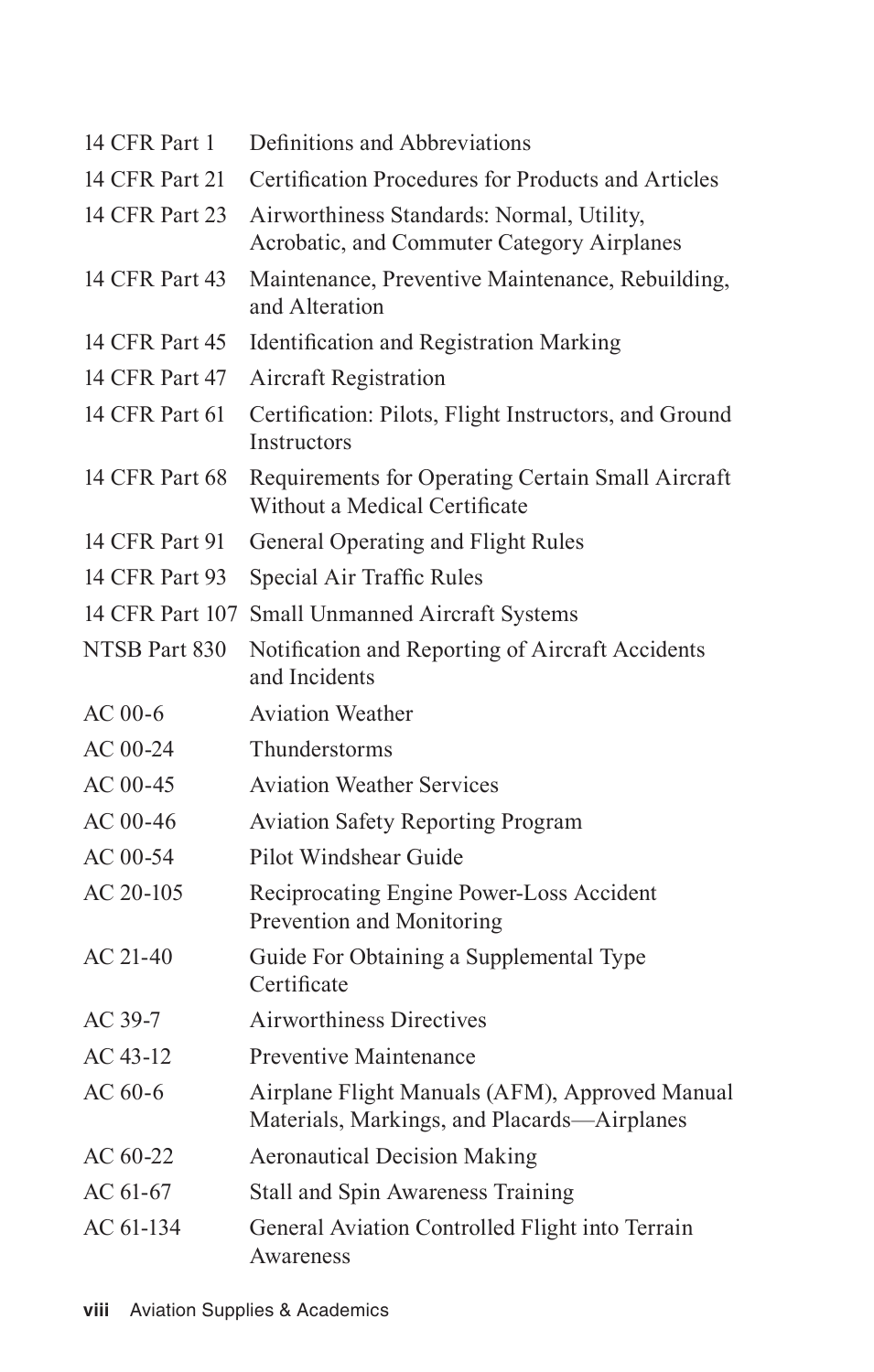| AC 68-1       | <b>BasicMed</b>                                                      |
|---------------|----------------------------------------------------------------------|
| AC 90-114     | Automatic Dependent Surveillance-Broadcast<br>Operations             |
| AC 91-63      | <b>Temporary Flight Restrictions</b>                                 |
| AC 91-73      | Part 91 & Part 135 Single-Pilot Procedures during<br>Taxi Operations |
| AC 91-74      | Pilot Guide: Flight in Icing Conditions                              |
| AC 91-78      | Use of Class 1 or 2 Electronic Flight Bag (EFB)                      |
| AC 120-27     | Aircraft Weight and Balance Control                                  |
| FAA-H-8083-1  | Aircraft Weight & Balance Handbook                                   |
| FAA-H-8083-2  | Risk Management Handbook                                             |
| FAA-H-8083-3  | Airplane Flying Handbook                                             |
| FAA-H-8083-6  | <b>Advanced Avionics Handbook</b>                                    |
| FAA-H-8083-9  | <b>Aviation Instructor's Handbook</b>                                |
| FAA-H-8083-15 | <b>Instrument Flying Handbook</b>                                    |
| FAA-H-8083-16 | <b>Instrument Procedures Handbook</b>                                |
|               | FAA-H-8083-19 Plane Sense: General Aviation Information              |
|               | FAA-H-8083-25 Pilot's Handbook of Aeronautical Knowledge             |
|               | FAA-H-8083-30 Aviation Maintenance Technician<br>Handbook—General    |
| FAA-P-8740-2  | Density Altitude                                                     |
| FAA-P-8740-15 | Maintenance Aspects of Owning Your Own<br>Aircraft                   |
| FAA-P-8740-35 | All About Fuel                                                       |
| FAA-P-8740-36 | Proficiency and the Private Pilot                                    |
| FAA-P-8740-41 | <b>Medical Facts for Pilots</b>                                      |
| FAA-P-8740-69 | <b>Aeronautical Decision Making</b>                                  |
| FAA-S-ACS-6   | Private Pilot Airplane Airman Certification<br>Standards             |
| <b>AFM</b>    | FAA-Approved Airplane Flight Manual                                  |
| <b>AIM</b>    | Aeronautical Information Manual                                      |
| <b>AWC</b>    | Aviation Weather Center (internet)                                   |
| <b>CSUS</b>   | Chart Supplement U.S.                                                |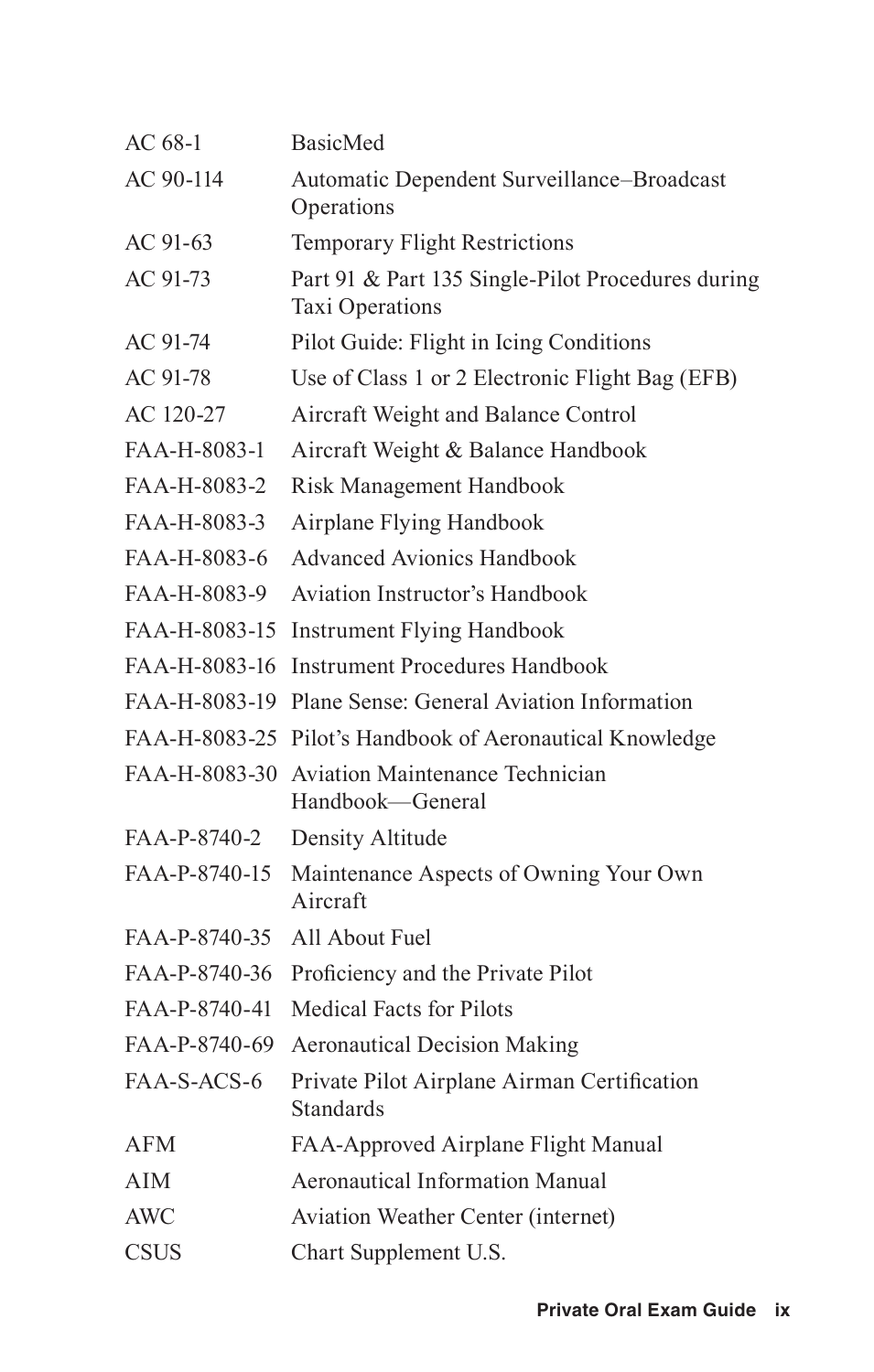| FAA InFO<br>07015             | Flight Risk Assessment Tool                                                                                               |
|-------------------------------|---------------------------------------------------------------------------------------------------------------------------|
| <b>FAA Safety</b>             | "General Aviation Pilot's Guide to Preflight<br>Weather Planning, Weather Self-Briefings, and<br>Weather Decision Making" |
| <b>FAA Safety</b><br>$ALC-25$ | Flight Reveiw Prep Guide                                                                                                  |
| <b>FSSAT</b>                  | Flight School Security Awareness Training                                                                                 |
| Order 8900.1                  | Flight Standards Information Management System                                                                            |
| <b>POH</b>                    | Pilot Operating Handbook                                                                                                  |
| <b>SAIB CE-11-17</b>          | Instruments (Maneuvering Speed)                                                                                           |
| <b>SAFO</b>                   | FAA Safety Alert for Operators                                                                                            |
| <b>SAFO 11004</b>             | Runway Incursion Prevention Actions                                                                                       |
| <b>TSA</b>                    | <b>Transportation Security Admninistration</b>                                                                            |
| <b>USRGD</b>                  | FAA Aeronautical Chart User's Guide                                                                                       |

These documents are available from **faa.gov**. Additionally, many of the publications are reprinted by ASA and are available from aviation retailers nationwide.

A review of the Private Pilot Airman Certification Standards and the information in this guide should provide the necessary preparation for the FAA Private Pilot Certification Practical Test.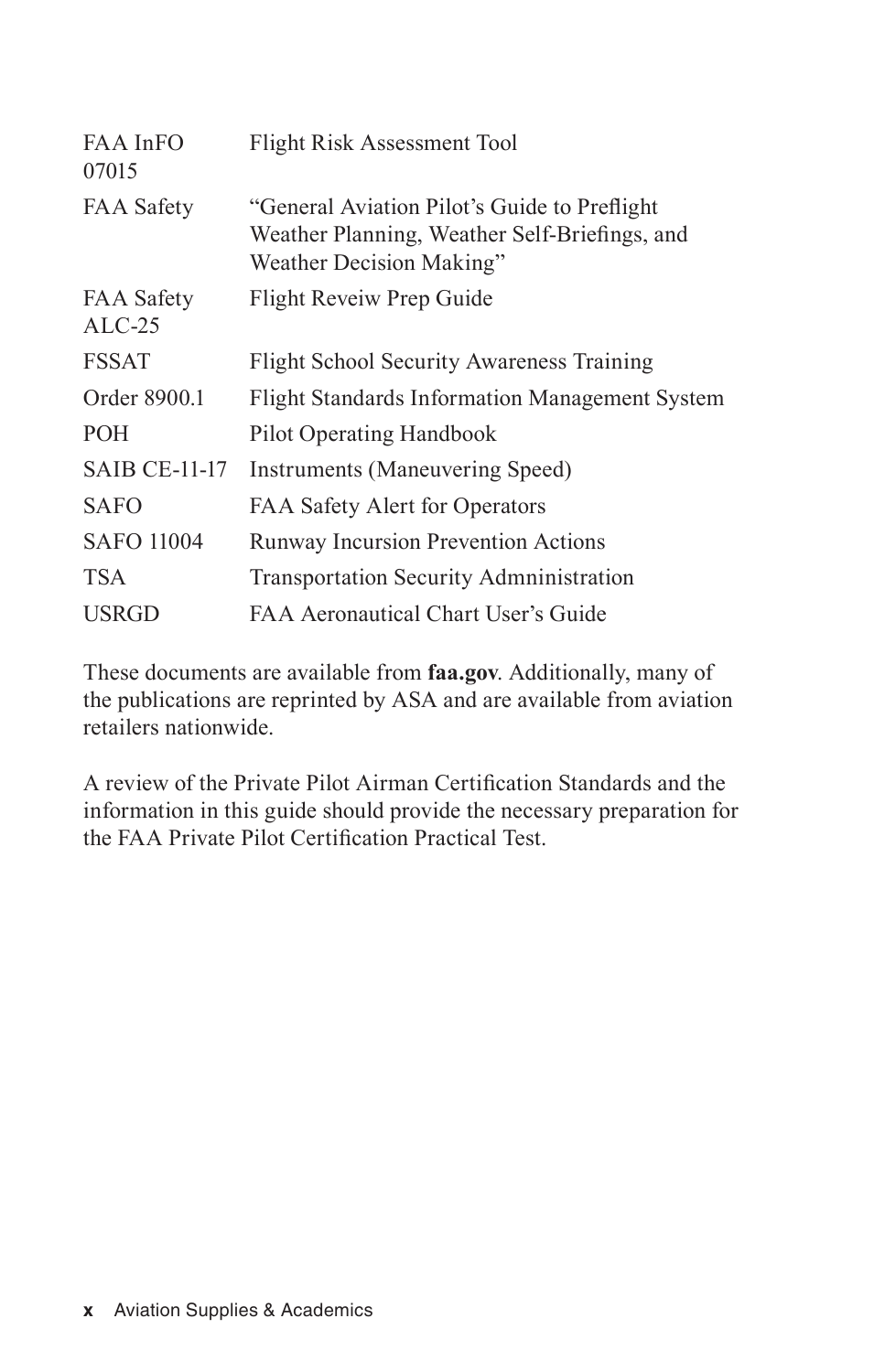### Pilot **Qualifications**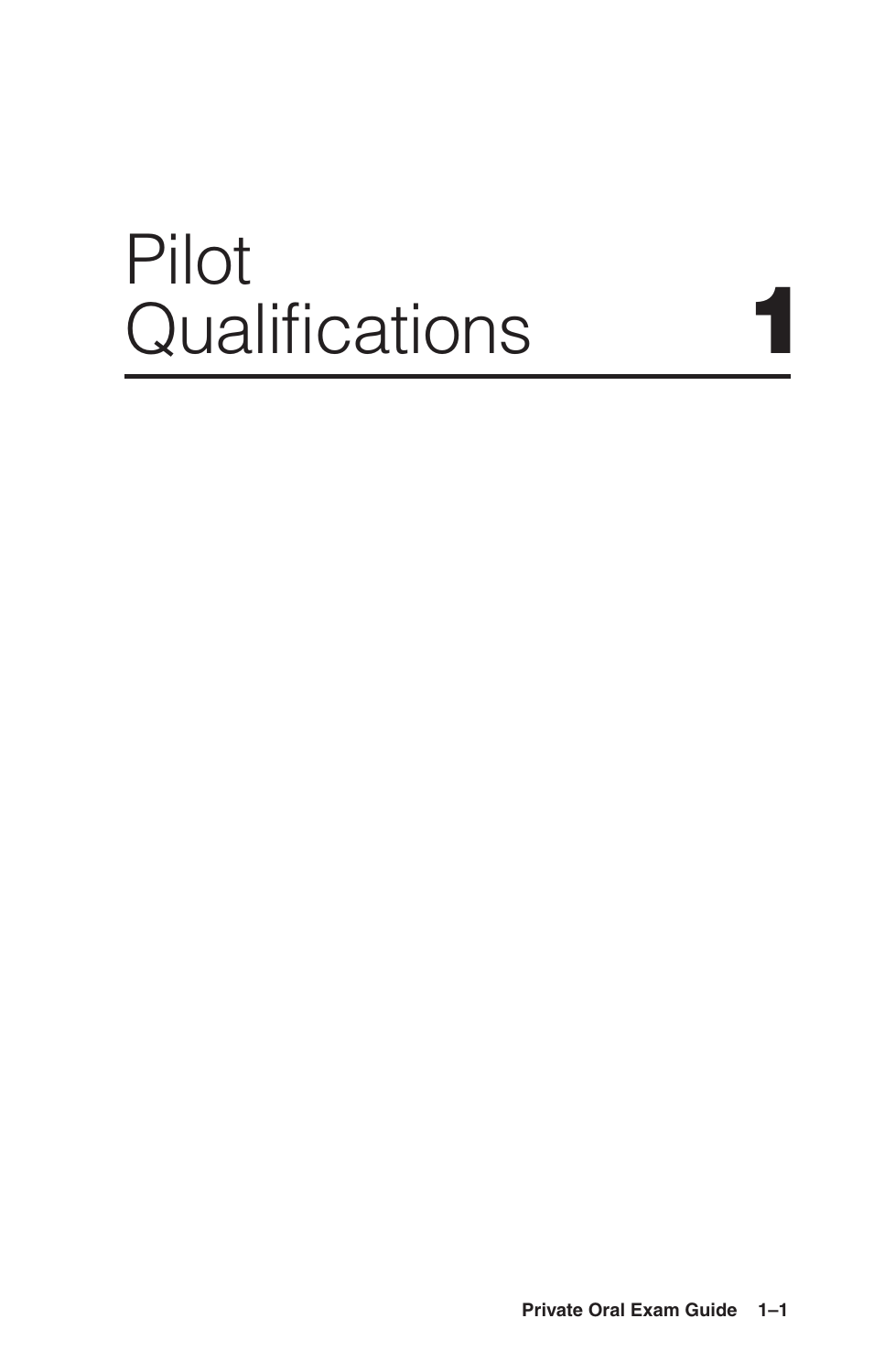#### Chapter 1 **Pilot Qualifications**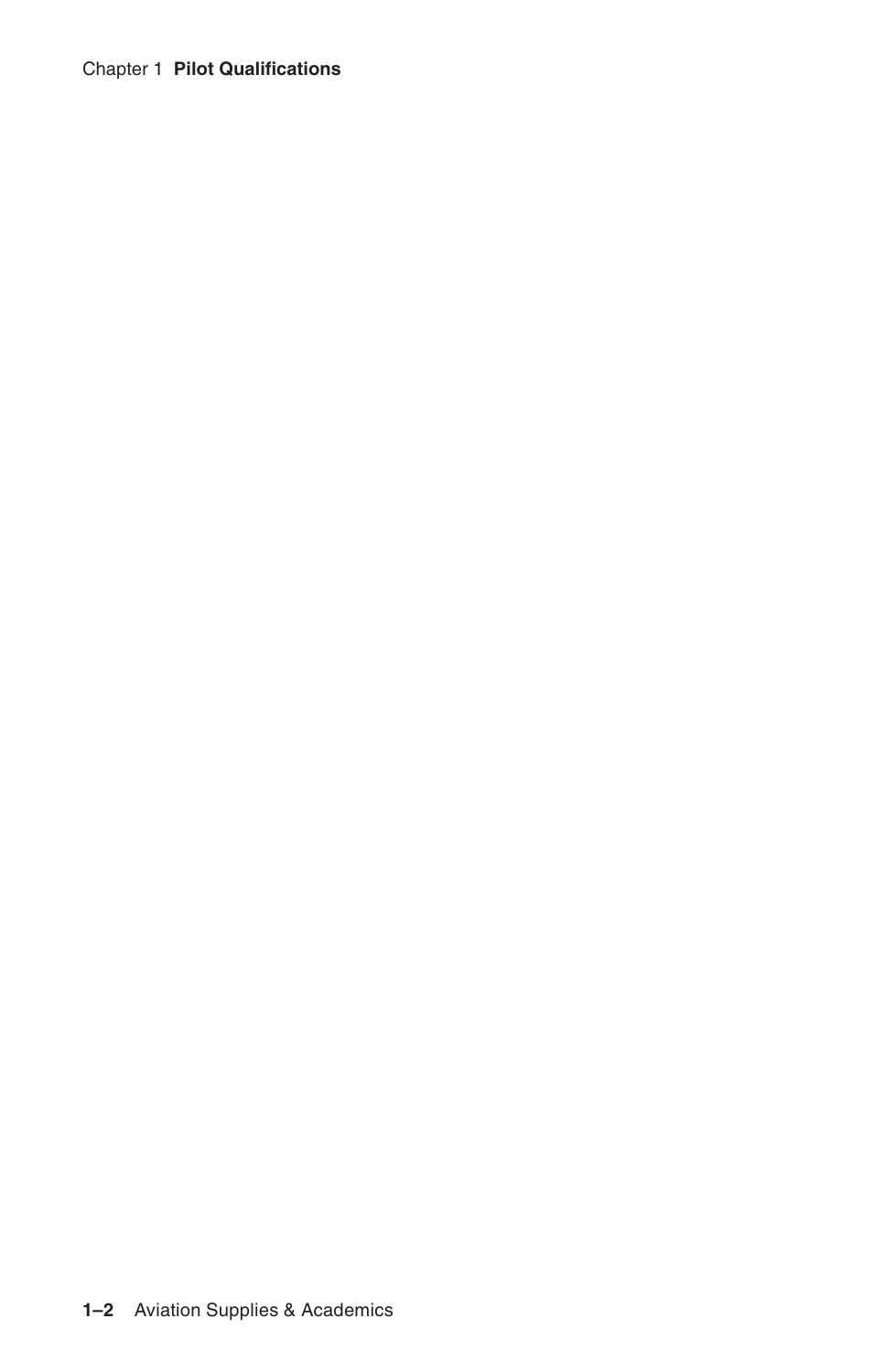### A. Privileges and Limitations

- **1. What are the eligibility requirements for a private pilot (airplane) certificate?** (14 CFR 61.103)
	- a. Be at least 17 years of age.
	- b. Be able to read, speak, write, and understand the English language.
	- c. Hold at least a current third-class medical certificate.
	- d. Received the required ground and flight training endorsements.
	- e. Meet the applicable aeronautical experience requirements.
	- f. Passed the required knowledge and practical tests.

*Exam Tip:* The evaluator may ask you to demonstrate that you're current and eligible to take the practical test. When preparing for your practical test, verify that you have the required hours, that you're current, and don't forget to double-check all of your endorsements (especially the 90-day solo flight endorsement). Make sure you have totaled all of the logbook columns and that the entries make sense.

### **2. What privileges and limitations apply to a private pilot?**  (14 CFR 61.113)

No person who holds a private pilot certificate may act as pilot in command of an aircraft that is carrying passengers or property for compensation or hire; nor may that person, for compensation or hire, act as pilot in command of an aircraft. A private pilot—

- a. May act as PIC of an aircraft in connection with any business or employment if it is only incidental to that business or employment and does not carry passengers or property for compensation or hire.
- b. May not pay less than the pro rata share of the operating expenses of a flight with passengers, provided the expenses involve only fuel, oil, airport expenditures, or rental fees.
- c. May act as PIC of a charitable, nonprofit, or community event flight described in 14 CFR §91.146, if the sponsor and pilot comply with the requirements of that regulation.

*Continued*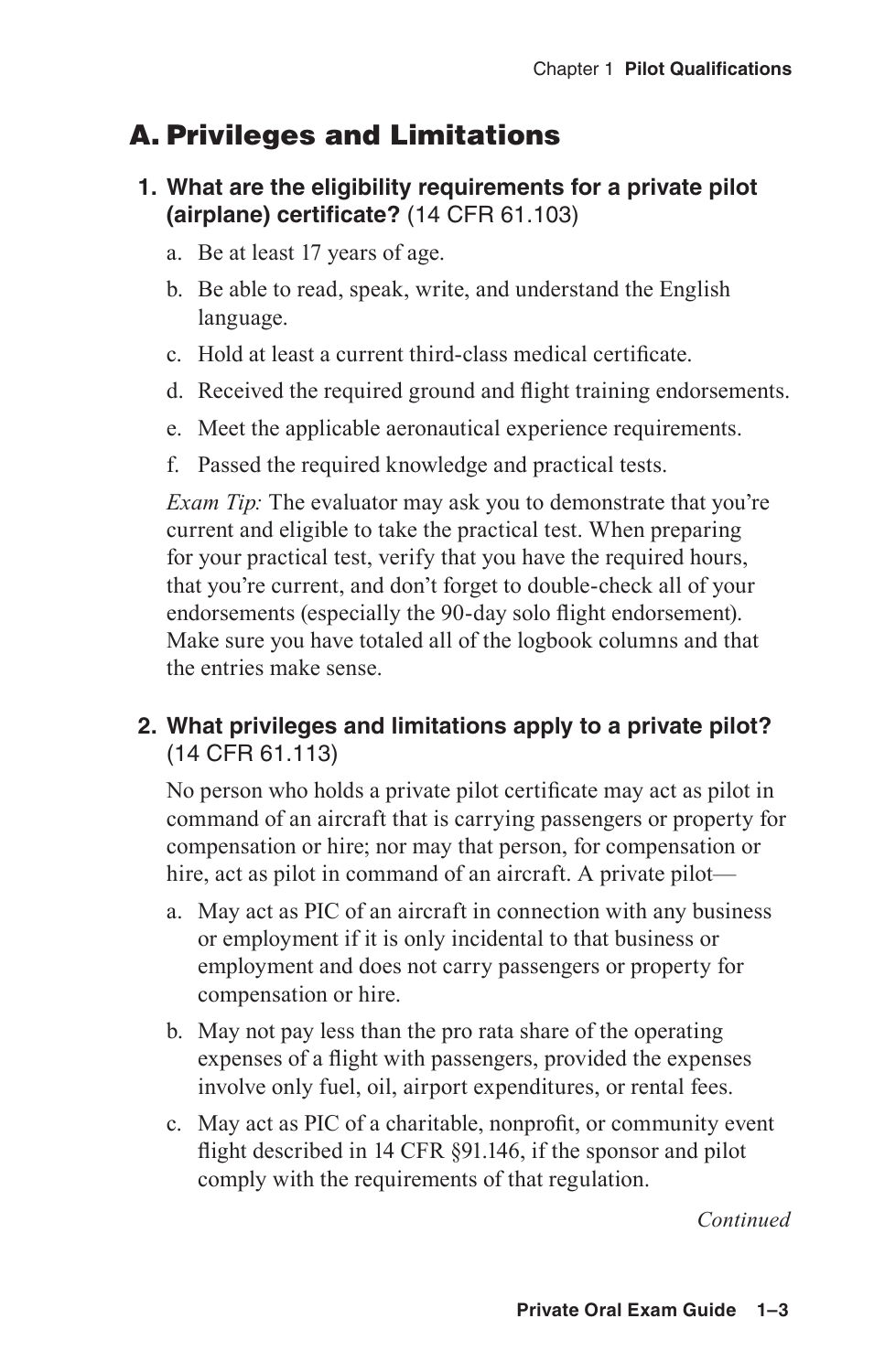- d. May be reimbursed for aircraft operating expenses that are directly related to search and location operations, provided the expenses involve only fuel, oil, airport expenditures, or rental fees, and the operation is sanctioned and under the direction and control of local, state, or Federal agencies or organizations that conduct search and location operations.
- e. May demonstrate an aircraft in flight to a prospective buyer if the private pilot is an aircraft salesman and has at least 200 hours of logged flight time.
- f. May act as PIC of an aircraft towing a glider or unpowered ultralight vehicle, provided they meet the requirements of 14 CFR §61.69.
- g. May act as PIC for the purpose of conducting a production flight test in a light-sport aircraft intended for certification in the light-sport category under 14 CFR §21.190, provided they meet the requirements of §61.113.

### **3. Explain the statement "may not pay less than pro-rata share of the operating expenses of a flight."**  (14 CFR 61.113)

Pro-rata means "proportional." The pilot may not pay less than his or her proportional share of the flight's operating expenses with the passengers, provided the expenses involve only fuel, oil, airport expenditures or rental fees.

**4. The annual inspection for your aircraft is now due and you ask several friends that fly with you regularly to contribute money to help you pay for the inspection. Do the regulations allow for these contributions?**  (14 CFR 61.113)

No. A private pilot may not pay less than the pro rata (proportional) share of the operating expenses of a flight with passengers, provided the expenses involve only fuel, oil, airport expenditures or rental fees.

*Note:* The regulation applies to "the operating expenses of a flight," and does not allow for the sharing of fixed or long term operating costs of the airplane with passengers.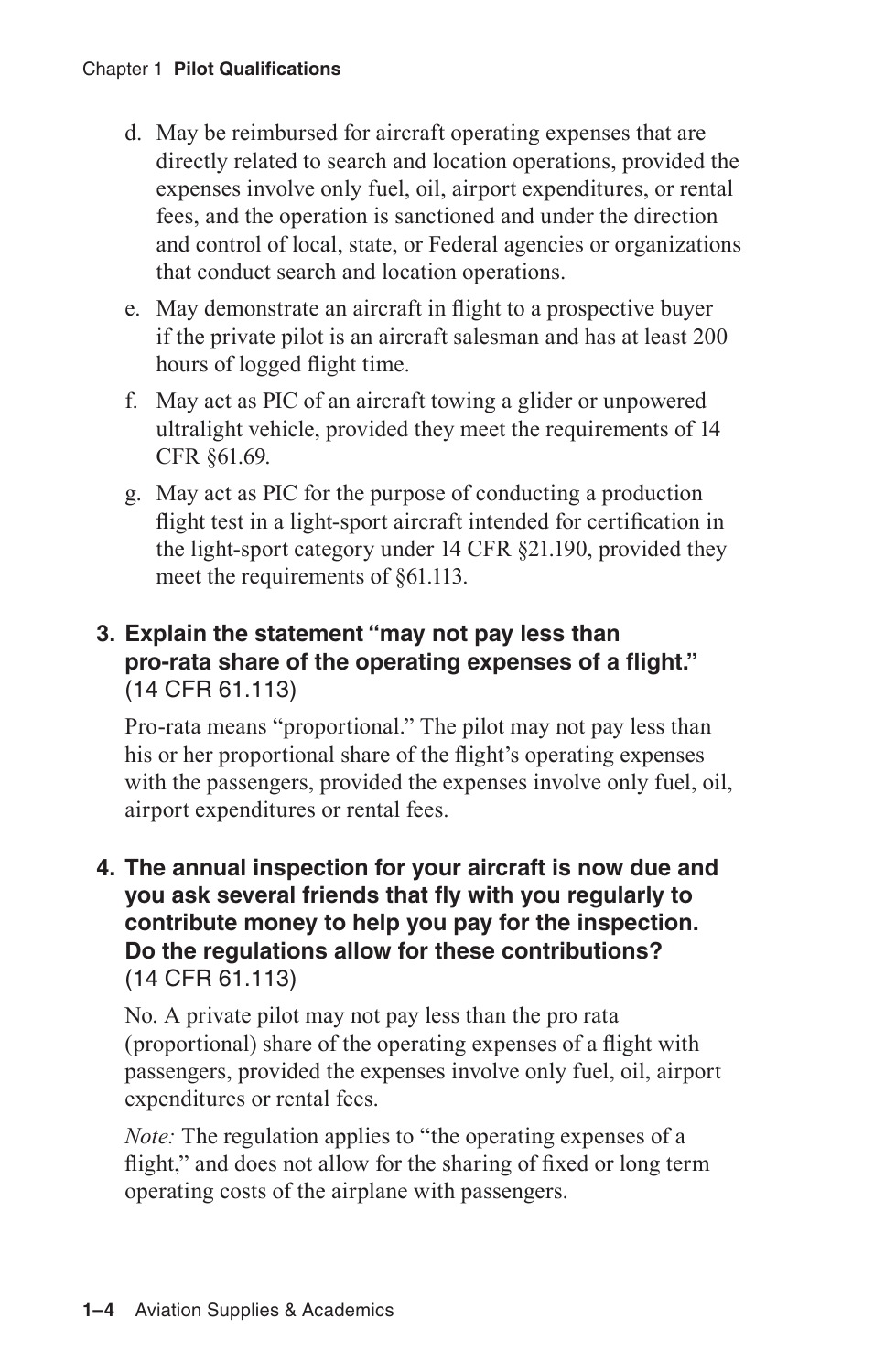- **5. To act as a required pilot flight crewmember of a civil aircraft, what must a pilot have in his/her physical possession or readily accessible in the aircraft?**  (14 CFR 61.3)
	- a. A pilot certificate (or special purpose pilot authorization).
	- b. A photo identification.
	- c. A medical certificate (with certain exceptions as provided in 14 CFR §61.3).
- **6. While you are performing a preflight inspection on your aircraft, an inspector from the FAA introduces herself and says she wants to conduct a ramp inspection. What documents are you required to show the inspector?**  (14 CFR 61.3)

Each person who holds an airman certificate, medical certificate, authorization, or license required by Part 61 must present it and their photo identification for inspection upon a request from the administrator, an authorized NTSB representative, any federal, state, or local law enforcement officer, or an authorized representative of the TSA.

**7. What is the definition of a high-performance airplane, and what must you do to act as pilot-in-command of such an airplane?** (14 CFR 61.31)

A high-performance is an airplane with an engine of more than 200 horsepower. To act as PIC of a high-performance you must have:

- a. Received and logged ground and flight training from an authorized instructor in a high-performance airplane, or in a flight simulator or flight training device that is representative of a high-performance airplane, and have been found proficient in the operation and systems of that airplane.
- b. Received and logged a one-time endorsement in your logbook from an authorized instructor who certifies you are proficient to operate a high-performance airplane.

*Note:* The training and endorsement required by this regulation is not required if the person has logged flight time as PIC of a highperformance airplane, or in a flight simulator or flight training device that is representative of a high-performance airplane prior to August 4, 1997.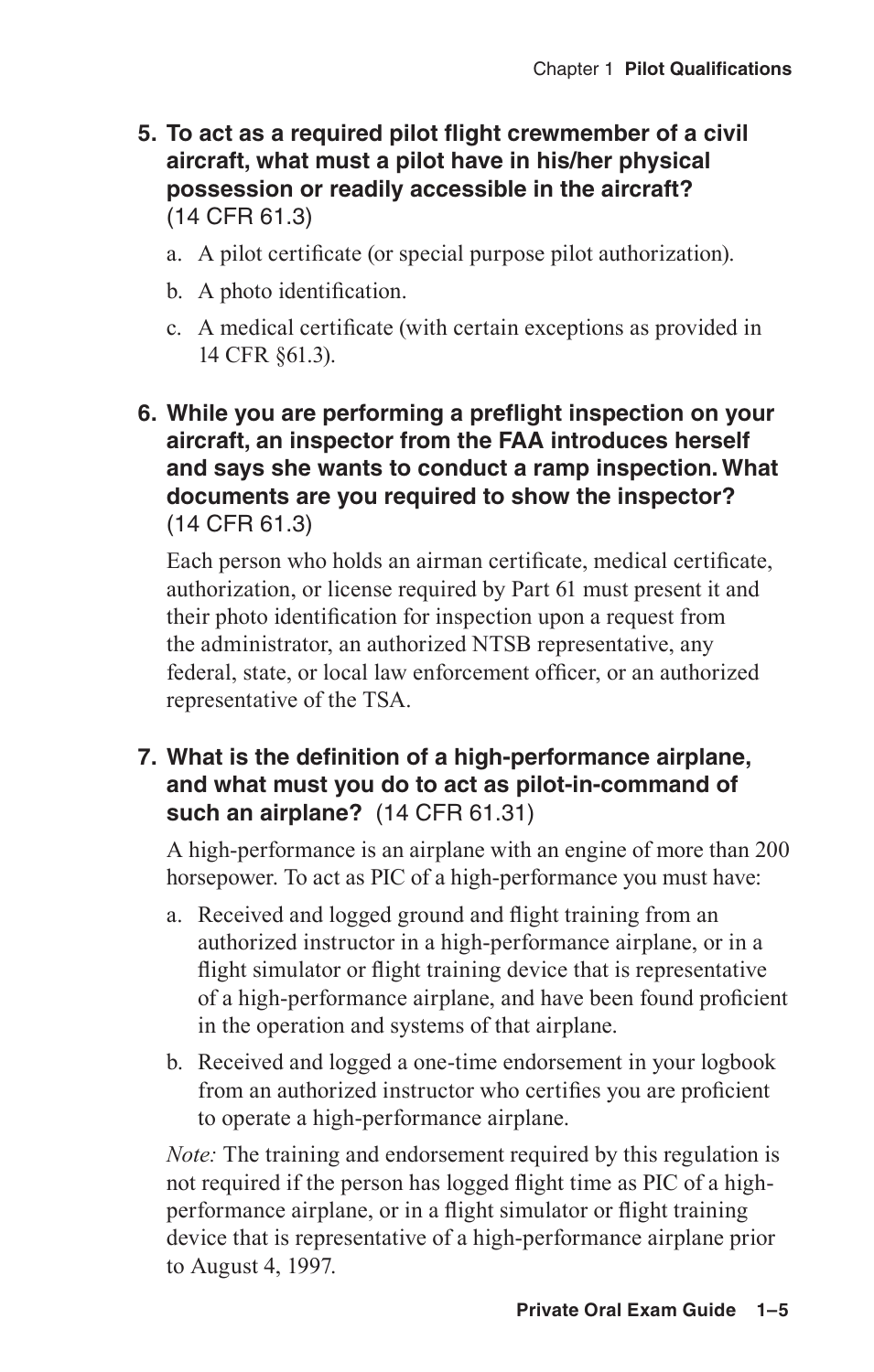### **8. Other than high-performance and complex aircraft, what other types of aircraft (ASEL) require specific training and logbook endorsements from an appropriately rated flight instructor?** (14 CFR 61.31)

*High-altitude airplane*—No person may act as pilot-in-command of a pressurized airplane that has a service ceiling or maximum operating altitude (whichever is lower), above 25,000 feet MSL unless that person has completed the ground and flight training specified and has received a logbook or training record endorsement from an authorized instructor certifying satisfactory completion of the training.

*Tailwheel airplane*—No person may act as pilot-in-command of a tailwheel airplane unless that person has received and logged flight training from an authorized instructor in a tailwheel airplane and received an endorsement in the person's logbook from an authorized instructor who found the person proficient in the operation of a tailwheel airplane. The training and endorsement is not required if the person logged pilot-in-command time in a tailwheel airplane before April 15, 1991.

### **9. What is the definition of a complex airplane, and what must you do to act as pilot-of-command of such an airplane?** (14 CFR 61.1, 61.31)

A "complex airplane" is defined as an airplane that has a retractable landing gear, flaps, and a controllable pitch propeller; including airplanes equipped with a full-authority digital engine control (FADEC). To act as pilot-in-command of such an airplane, you must have:

- a. Received and logged ground and flight training from an authorized instructor in a complex airplane, or in a flight simulator or flight training device that is representative of a complex airplane and have been found proficient in the operation and systems of the airplane.
- b. Received a one-time endorsement in your logbook from an authorized instructor who certifies you are proficient to operate a complex airplane.

*Note:* The training and endorsement required by this regulation is not required if the person has logged flight time as PIC of a complex airplane, or in a flight simulator or flight training device that is representative of a complex airplane prior to August 4, 1997.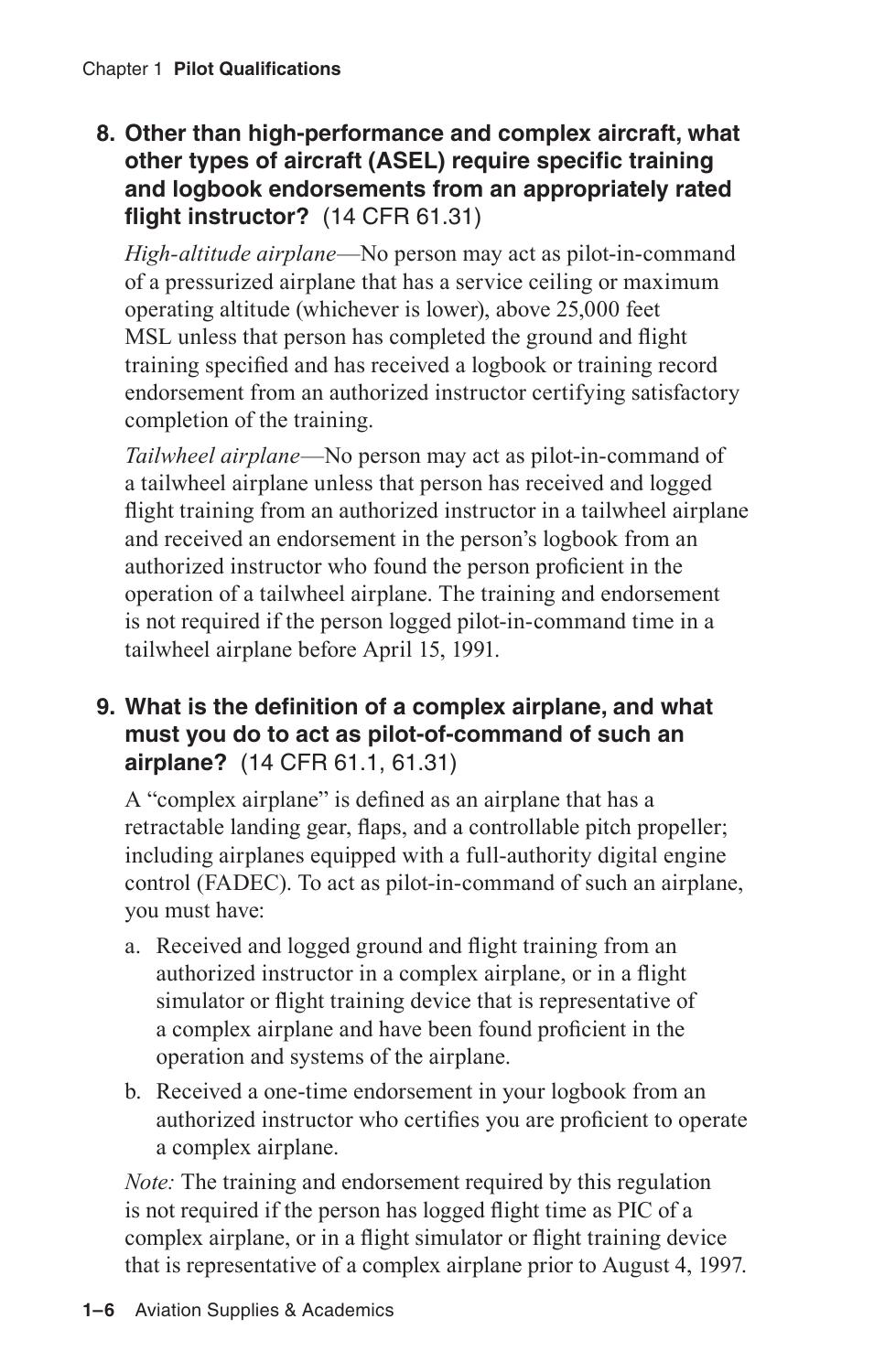#### **10. With respect to certification, privileges, and limitations of airmen, define the terms: category, class, and type.**  (14 CFR Part 1)

*Category*—a broad classification of aircraft; i.e., airplane, rotorcraft, glider, etc.

*Class*—a classification of aircraft within a category having similar operating characteristics; i.e., single-engine land, multi-engine land; etc.

Type—a specific make and basic model of aircraft including modifications that do not change its handling or flight characteristics; i.e., DC-9, B-737, C-150, etc.

### B. Currency Requirements

- **1. What are the requirements to remain current as a private pilot?** (14 CFR 61.56, 61.57)
	- a. Within the preceding 24 months, accomplished a flight review given in an aircraft for which that pilot is rated by an authorized instructor and received a logbook endorsement certifying that the person has satisfactorily completed the review.
	- b. To carry passengers, a pilot must have made, within the preceding 90 days:
		- three takeoffs and landings as the sole manipulator of flight controls of an aircraft of the same category and class and, if a type rating is required, of the same type.
		- if the aircraft is a tailwheel airplane, the landings must have been made to a full stop in an airplane with a tailwheel.
		- if operations are to be conducted during the period beginning 1 hour after sunset and 1 hour before sunrise, with passengers on board, the PIC must have, within the preceding 90 days, made at least three takeoffs and three landings to a full stop during that period in an aircraft of the same category, class, and type (if a type is required), of aircraft to be used.

*Note:* Takeoffs and landings required by this regulation may be accomplished in a flight simulator or flight training device that is approved by the Administrator and used in accordance with an approved course conducted by a certificated training center.